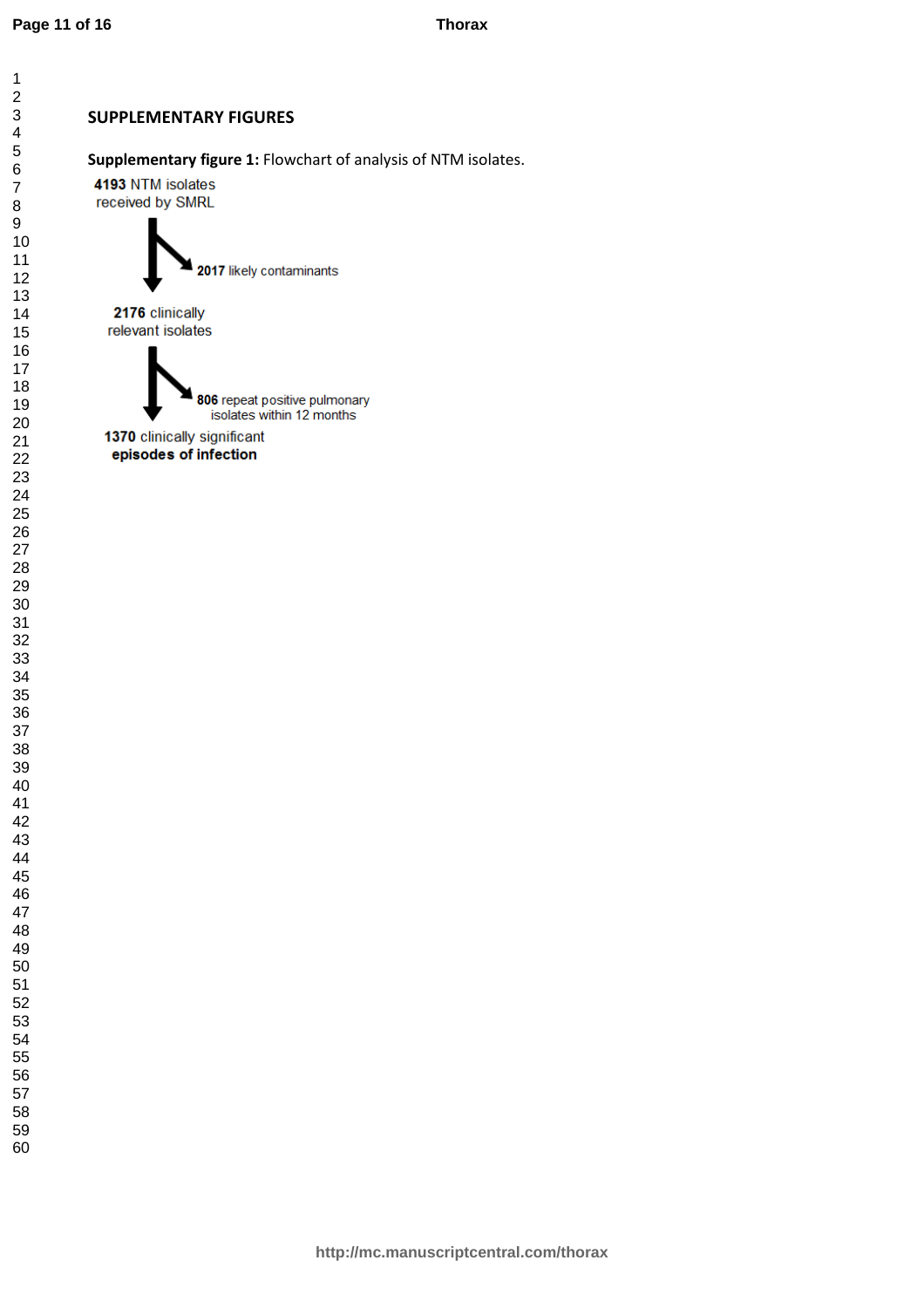



ATS microbiological criteria were applied to all NTM isolates received by the SMRL to exclude those unlikely to represent clinical disease. Following this, the rates of clinically significant NTM episodes of infection were calculated per 100,000 population. The rate of all NTM episodes varied year by year, and no clear trend was visible over the eleven year period.

NTM: non-tuberculous Mycobacteria. MAC: M. avium complex. MMAL: M. malmoense. MABS: M. abscessus.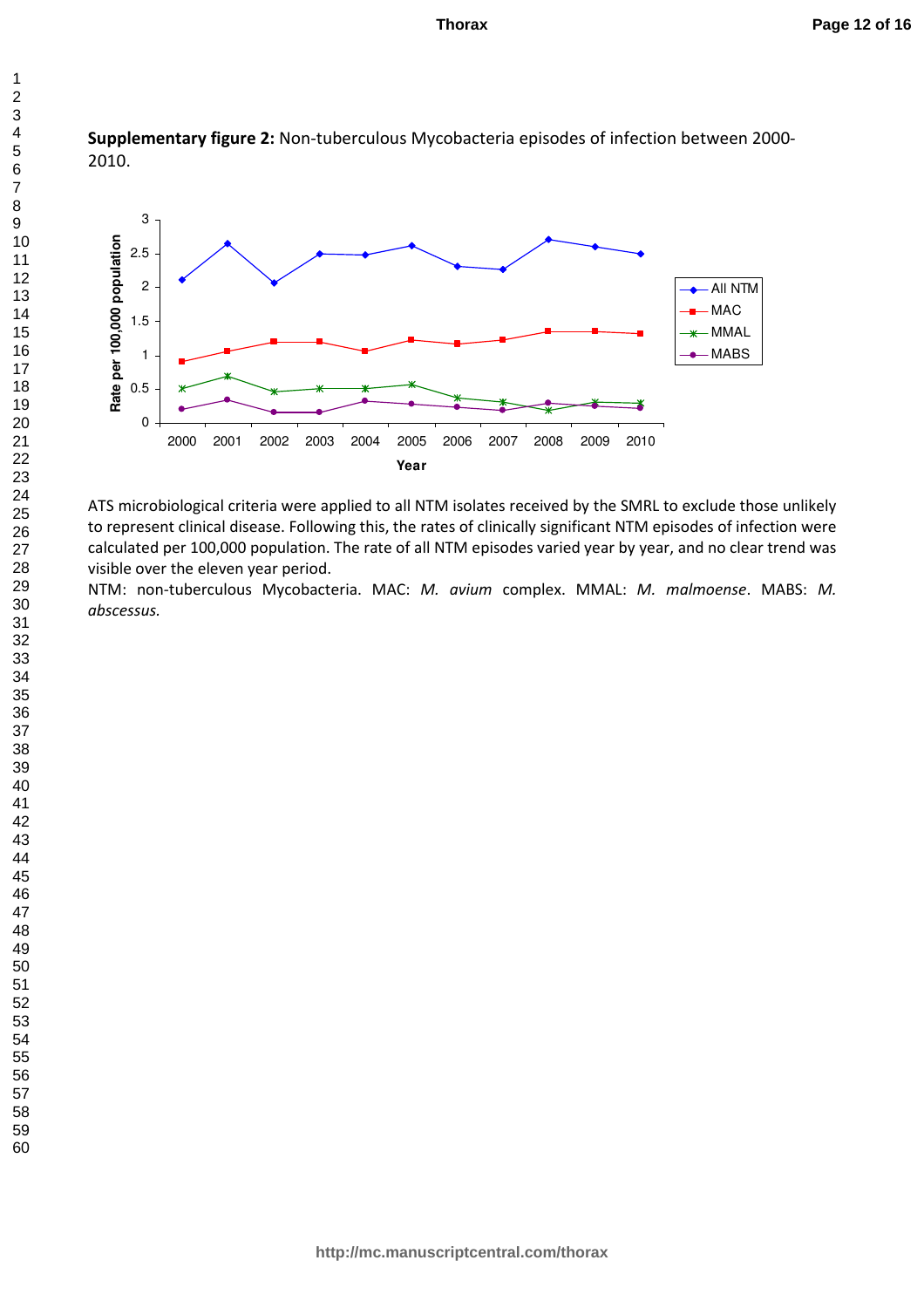| 41      |
|---------|
|         |
| 42      |
| 43      |
| 44      |
|         |
| 45      |
| 46      |
| 47      |
|         |
| 48      |
| 49      |
| 50      |
|         |
| 51      |
| 52      |
|         |
| 53<br>ξ |
| 54      |
| 55      |
|         |
| 56      |
| 57      |
| 58      |
|         |
| 59      |

Supplementary figure 3: Site of isolation of non-tuberculous Mycobacteria.

| <b>Body site</b> | % all episodes (n) |
|------------------|--------------------|
| Pulmonary        | 68.1 (933)         |
| Renal            | 8.7(119)           |
| <b>Adenitis</b>  | 6.7(92)            |
| Cutaneous        | 3.9(53)            |
| Blood            | 3.4(46)            |
| Abdominal        | 1.8(25)            |
| Bone & joint     | 1.8(24)            |
| Nervous system   | 0.5(7)             |
| Genital          | 0.1(1)             |
| Not specified    | 5.1 (70)           |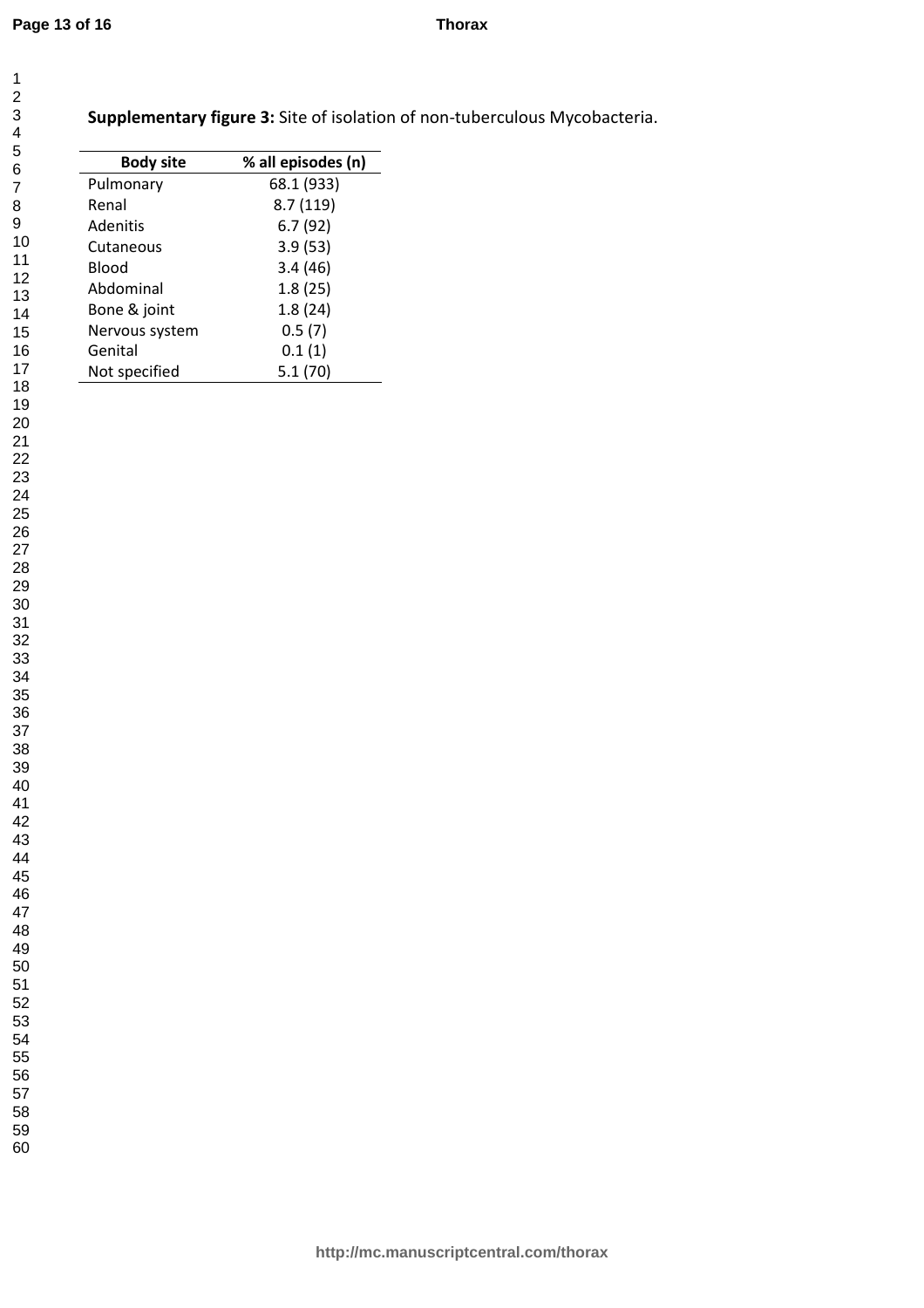Supplementary figure 4: Contribution (%) of episodes of infection from clinically important sites to total number of episodes of infection for the main NTM species identified.

|                | Contribution (%) of episodes from clinically important sites to total number of episodes<br>for the main species identified |                |                                   |                                    |                                |                                      |
|----------------|-----------------------------------------------------------------------------------------------------------------------------|----------------|-----------------------------------|------------------------------------|--------------------------------|--------------------------------------|
| <b>Species</b> | <b>Number</b><br><b>of</b><br>episodes                                                                                      | Pulmonary      | <b>Adenitis</b><br>% episodes (n) | <b>Cutaneous</b><br>% episodes (n) | <b>Blood</b><br>% episodes (n) | <b>Other sites</b><br>% episodes (n) |
|                |                                                                                                                             | % episodes (n) |                                   |                                    |                                |                                      |
| M. avium       | 659                                                                                                                         |                |                                   |                                    |                                |                                      |
| complex        |                                                                                                                             | 63.4 (418)     | 10.5(69)                          | 1.7(11)                            | 4.7(31)                        | 19.7(130)                            |
| M. malmoense   | 242                                                                                                                         | 83.5 (202)     | 8.7(21)                           | 2.1(5)                             | 0.0(0)                         | 5.8(14)                              |
| M. abscessus   | 134                                                                                                                         | 95.5(128)      | 0.0(0)                            | 0.0(0)                             | 0.0(0)                         | 4.5(6)                               |
| M. kansaii     | 60                                                                                                                          | 60.0(36)       | 0.0(0)                            | 1.7(1)                             | 0.0(0)                         | 38.3(23)                             |
| M. chelonae    | 57                                                                                                                          | 42.1(24)       | 0.0(0)                            | 26.3(15)                           | 12.3(7)                        | 19.3(11)                             |
| M. xenopi      | 49                                                                                                                          | 85.7(42)       | 0.0(0)                            | 0.0(0)                             | 0.0(0)                         | 14.3(7)                              |
| M. fortuitum   | 24                                                                                                                          | 54.2(13)       | 0.0(0)                            | 4.2 $(1)$                          | 0.0(0)                         | 41.7 $(10)$                          |
| M. simiae      | 21                                                                                                                          | 81.0(17)       | 0.0(0)                            | 4.8 $(1)$                          | 4.8(1)                         | 9.5(2)                               |
| M. marinum     | 21                                                                                                                          | 0.0(0)         | 0.0(0)                            | 81.0(17)                           | 0.0(0)                         | 19.0(4)                              |
| M. celatum     | 15                                                                                                                          | 93.3(14)       | 0.0(0)                            | 0.0(0)                             | 0.0(0)                         | 6.7 $(1)$                            |
| M. mucogenicum | 11                                                                                                                          | 18.2(2)        | 0.0(0)                            | 0.0(0)                             | 45.5(5)                        | 36.4(4)                              |
| M. peregrinum  | $11\,$                                                                                                                      | 27.3(3)        | 9.1(1)                            | 0.0(0)                             | 0.0(0)                         | 63.6(7)                              |
| M. szulgai     | 10                                                                                                                          | 90.0(9)        | 0.0(0)                            | 0.0(0)                             | 0.0(0)                         | 10(1)                                |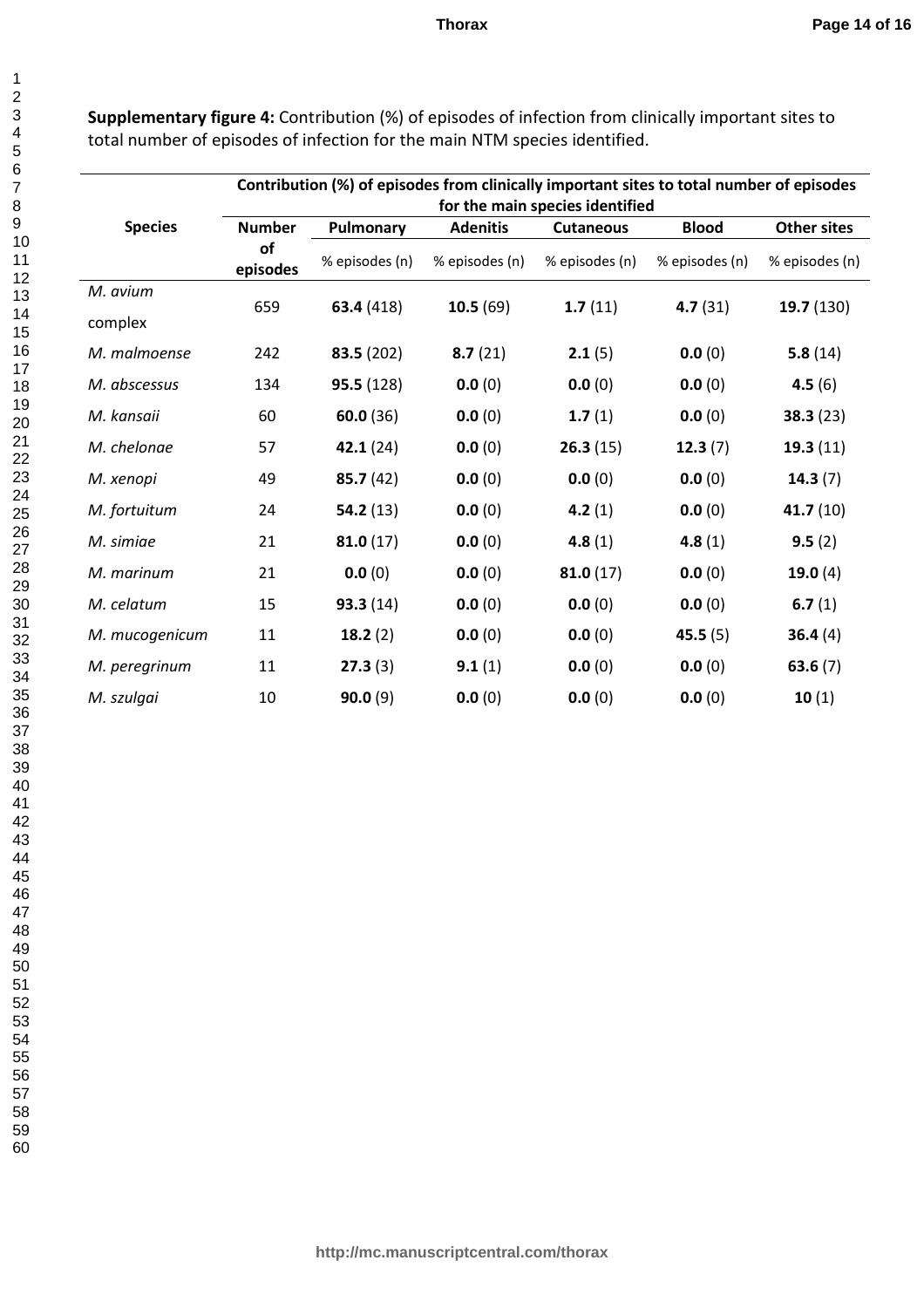1



Supplementary figure 5: Age, body site and species of NTM episodes of infection.

## (A) Age and body site of episodes

The majority of episodes of NTM adenitis come from children under the age of five, whereas pulmonary episodes tend to come from older patients. In adenitis episodes of infection in children under 5 years old (n=64), 52% occurred in females (n=33). In pulmonary episodes from patients aged 60 and above (n=560), 56% occurred in males (n=311).



## (B) Age and non-tuberculous Mycobacteria species from episodes

M. abscessus episodes of infection are more prevalent from younger patients (peak between 11 and 25 years old) whereas all other species are primarily identified from older patients (over the age of 50). NTM: non-tuberculous Mycobacteria. MAC: M. avium complex. MMAL: M. malmoense. MABS: M. abscessus.